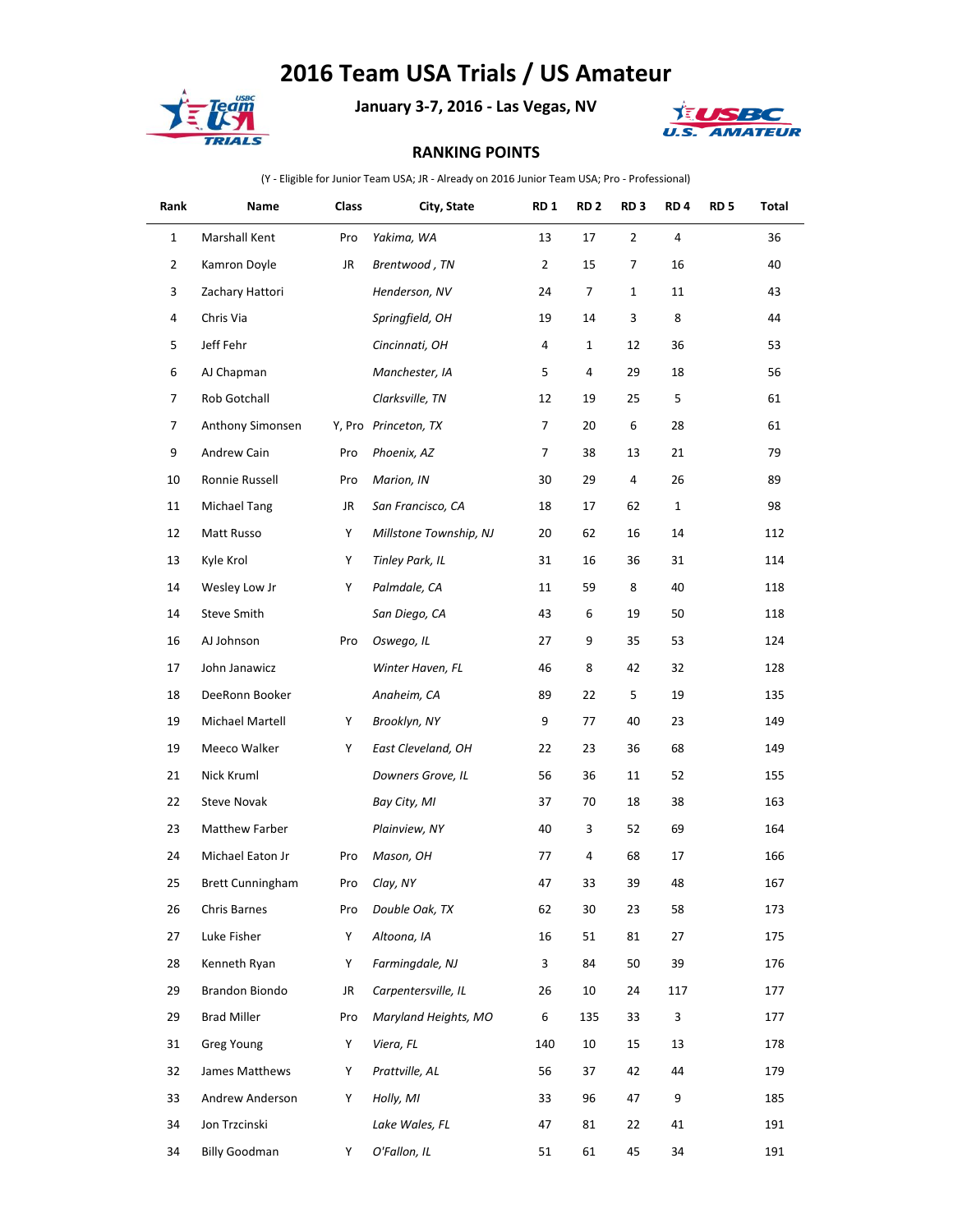| 36 | Vince Biondo                | Pro | Carpentersville, IL         | 143 | 10  | 20  | 25  | 198 |
|----|-----------------------------|-----|-----------------------------|-----|-----|-----|-----|-----|
| 37 | Joseph Grondin              | Υ   | San Pedro, CA               | 38  | 83  | 46  | 33  | 200 |
| 38 | Ben Pallardy                | Y   | Lexington, KY               | 38  | 35  | 28  | 101 | 202 |
| 39 | Aaron Yuratovich            | Y   | Olathe, KS                  | 137 | 13  | 55  | 2   | 207 |
| 39 | Daniel Hanson               | Υ   | Tacoma, WA                  | 44  | 26  | 79  | 58  | 207 |
| 41 | Peter Vergos                | Υ   | Apopka, FL                  | 29  | 81  | 21  | 77  | 208 |
| 42 | Rhino Page                  | Pro | Orlando, FL                 | 1   | 24  | 139 | 46  | 210 |
| 43 | Jacob Kersten               | Υ   | Clarkston, MI               | 73  | 80  | 17  | 43  | 213 |
| 44 | Devin Bidwell               | Pro | Wichita, KS                 | 31  | 2   | 68  | 115 | 216 |
| 45 | Charles Easton              |     | Sylvania, OH                | 100 | 32  | 40  | 48  | 220 |
| 46 | Chris Colella               | Pro | Templeton, MA               | 52  | 72  | 64  | 35  | 223 |
| 47 | Sean Wilcox                 | Y   | Altamonte Springs, FL       | 49  | 94  | 67  | 15  | 225 |
| 48 | Zeke Bayt                   |     | Henderson, NV               | 66  | 42  | 10  | 109 | 227 |
| 48 | Kevin Fischer               | Y   | Winter Park, FL             | 25  | 59  | 66  | 77  | 227 |
| 50 | Kevin Bienko                | Υ   | Kenmore, NY                 | 73  | 131 | 26  | 6   | 236 |
| 51 | <b>Tyler Cortez Schenck</b> | JR  | Phoenix, AZ                 | 91  | 31  | 71  | 46  | 239 |
| 51 | James Grago III             | Pro | Hampstead, NC               | 76  | 50  | 58  | 55  | 239 |
| 53 | Joe Gerencser               | Y   | Henderson, NV               | 52  | 75  | 101 | 12  | 240 |
| 54 | Jacob Klein                 | Υ   | East Islip, NY              | 77  | 63  | 13  | 92  | 245 |
| 55 | Darren Tang                 |     | San Francisco, CA           | 79  | 89  | 65  | 20  | 253 |
| 56 | Andrew Colon                |     | Zephrhills, FL              | 122 | 25  | 36  | 72  | 255 |
| 57 | <b>Brandon Williams</b>     |     | Morgantown, WV              | 73  | 67  | 54  | 63  | 257 |
| 58 | Darren Stanley              |     | Vancouver, WA               | 16  | 75  | 88  | 79  | 258 |
| 58 | Perry Crowell IV            | Pro | Hoquiam, WA                 | 109 | 54  | 29  | 66  | 258 |
| 60 | Dallas Leong                |     | Las Vegas, NV               | 69  | 71  | 57  | 62  | 259 |
| 61 | Jacques Kaune               |     | Oskaloosa, IA               | 42  | 110 | 62  | 55  | 269 |
| 62 | Sam Cantrell                | Y   | Citrus Heights, CA          | 108 | 53  | 104 | 10  | 275 |
| 63 | <b>Ryunn Young</b>          |     | Sunnyvale, CA               | 22  | 28  | 127 | 99  | 276 |
| 64 | Ryan Ashby                  |     | Mentor, OH                  | 100 | 98  | 49  | 30  | 277 |
| 65 | Steven Lemke                |     | Nacogdoches, TX             | 91  | 46  | 59  | 83  | 279 |
| 65 | Chad Mee                    | JR  | Hamburg, NY                 | 44  | 78  | 134 | 23  | 279 |
| 67 | Mick Eaton                  |     | Wyoming, MI                 | 40  | 47  | 78  | 120 | 285 |
| 68 | Nick Pate                   |     | Inver Grove Heights, MN     | 82  | 146 | 32  | 29  | 289 |
| 68 | Dan Knowlton                |     | Dade City, FL               | 114 | 66  | 59  | 50  | 289 |
| 70 | George Duke                 | Pro | Vidor, TX                   | 60  | 120 | 9   | 101 | 290 |
| 71 | Jordan Nunn                 | Y   | Flint, MI                   | 10  | 73  | 130 | 88  | 301 |
| 72 | Jake Provenzano             | Y   | Wichita, KS                 | 82  | 26  | 89  | 105 | 302 |
| 73 | Randy Cote                  |     | Red Rock, AZ                | 71  | 52  | 119 | 64  | 306 |
| 73 | Franklin Snodgrass          |     | <b>Sterling Heights, MI</b> | 85  | 49  | 42  | 130 | 306 |
| 75 | <b>Ryan Winters</b>         | Y   | Livonie, MI                 | 61  | 69  | 81  | 97  | 308 |
| 76 | Richard (Ric) McCormic      | Y   | Cincinnati, OH              | 126 | 39  | 77  | 71  | 313 |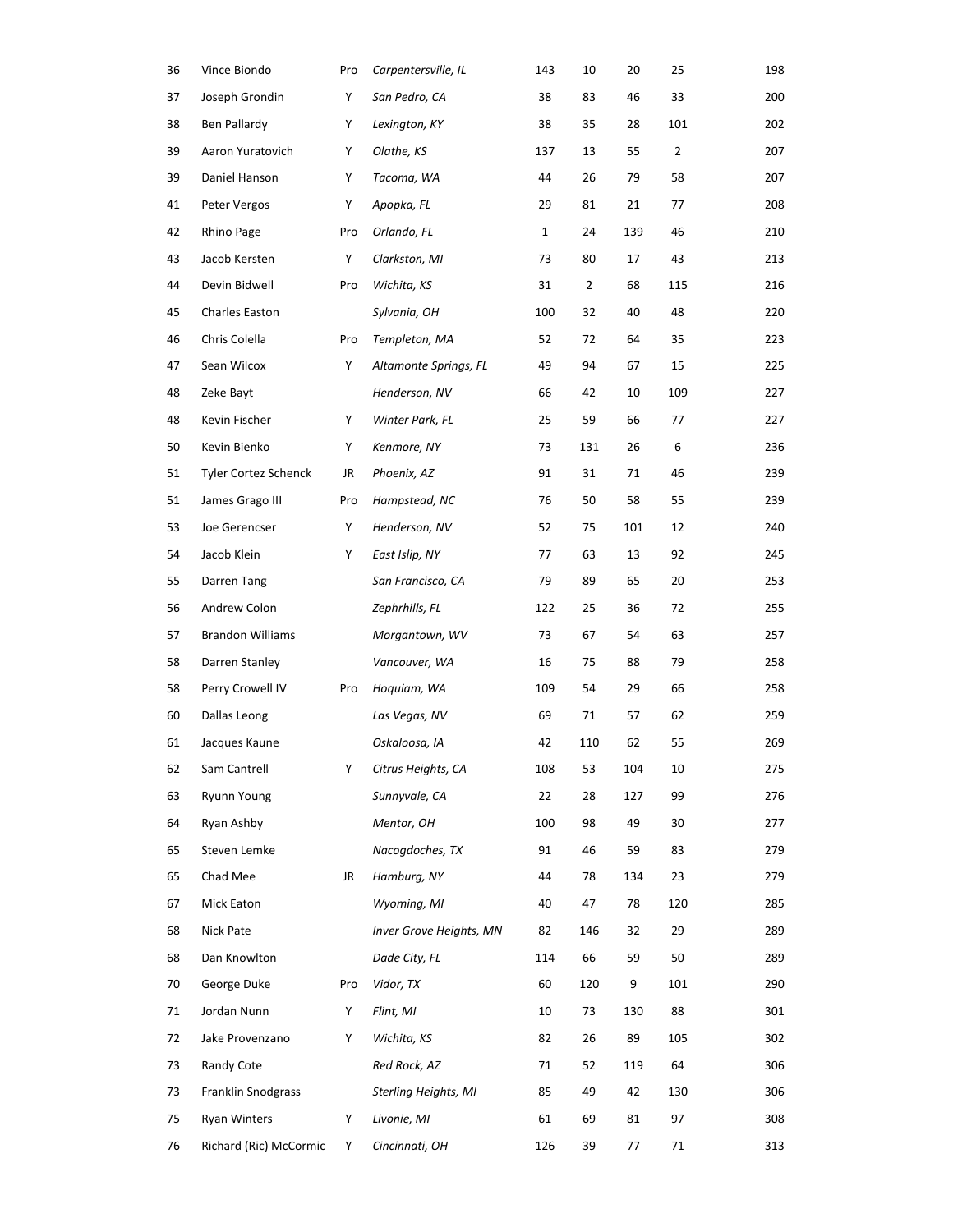| 77  | Brian Monnette Jr.      | Υ   | Lakewood, WA            | 79  | 101 | 75  | 81  | 336 |
|-----|-------------------------|-----|-------------------------|-----|-----|-----|-----|-----|
| 78  | Dakota Vostry           | Υ   | Bolingbrook, IL         | 99  | 86  | 51  | 101 | 337 |
| 78  | Kyler McDonald          |     | Vandalia, OH            | 103 | 20  | 85  | 129 | 337 |
| 78  | <b>Anthony Naujokas</b> | Y   | Lake Ronkonkoma, NY     | 14  | 122 | 106 | 95  | 337 |
| 81  | <b>Trent Mitchell</b>   |     | Chicago, IL             | 65  | 91  | 93  | 90  | 339 |
| 82  | Jacob Mullen            | Y   | Bellingham, WA          | 96  | 101 | 121 | 22  | 340 |
| 83  | Tom Hankey              | Y   | Great Barrnig, MA       | 36  | 126 | 92  | 95  | 349 |
| 84  | Sergio Torres           | Y   | Henderson, NV           | 21  | 89  | 156 | 84  | 350 |
| 85  | <b>Bryant Ezell</b>     | Y   | Fayettevile, AR         | 126 | 41  | 83  | 104 | 354 |
| 85  | Zach Brandt             | Y   | Kalamazoo, MI           | 54  | 131 | 72  | 97  | 354 |
| 87  | Jake Rollins            | Y   | Glen Rock, NJ           | 35  | 139 | 116 | 67  | 357 |
| 88  | Corben Etteldorf        |     | Las Vegas, NV           | 135 | 57  | 106 | 61  | 359 |
| 89  | Bryan Dragotta          |     | Selden, NY              | 91  | 73  | 124 | 76  | 364 |
| 90  | <b>Briley Haugh</b>     | Y   | Faribault, MN           | 70  | 40  | 137 | 118 | 365 |
| 91  | Noel Vega               | Pro | New Gardens, NY         | 105 | 86  | 122 | 55  | 368 |
| 92  | Micah McCracken         | Υ   | Fort Worth, TX          | 124 | 100 | 85  | 60  | 369 |
| 93  | Alexander Martin        | Y   | Smyrna, GA              | 55  | 118 | 53  | 146 | 372 |
| 94  | <b>Brad Martin</b>      |     | Lees Summit, MO         | 27  | 116 | 158 | 72  | 373 |
| 95  | <b>Harley Sweigart</b>  | Y   | San Diego, CA           | 33  | 167 | 89  | 92  | 381 |
| 95  | Thomas Frost            | Y   | O Fallon, IL            | 116 | 93  | 102 | 70  | 381 |
| 97  | Andrew Heritage         | Y   | Beaverton, OR           | 62  | 58  | 112 | 150 | 382 |
| 98  | <b>Russ Oviatt</b>      |     | Tempe, AZ               | 64  | 120 | 147 | 53  | 384 |
| 98  | Matthew Diamond         | Υ   | Centerville, OH         | 58  | 104 | 147 | 75  | 384 |
| 100 | Nicholas Azumi          | Υ   | Waipahu, HI             | 117 | 56  | 74  | 138 | 385 |
| 101 | Richard Paul III        | Υ   | Winton, CA              | 111 | 34  | 132 | 109 | 386 |
| 102 | Mark Curtis             |     | Torrance, CA            | 151 | 65  | 109 | 72  | 397 |
| 103 | Justin Zwaschka         |     | Bel Aire, KS            | 152 | 129 | 34  | 84  | 399 |
| 104 | Antar Howard            | Y   | Kalamazoo, MI           | 102 | 42  | 123 | 133 | 400 |
| 105 | Dustin Zehner           | Y   | South Bend, IN          | 15  | 144 | 119 | 126 | 404 |
| 105 | Edwin Baradas           | Y   | Roseville, CA           | 120 | 137 | 140 | 7   | 404 |
| 107 | Jeffrey Bartos          |     | Palatine, IL            | 157 | 85  | 27  | 136 | 405 |
| 108 | Ronnie Fujita           | Y   | El Sorente, CA          | 162 | 42  | 70  | 132 | 406 |
| 109 | Phill Breitbach         |     | Dubuque, IA             | 98  | 113 | 110 | 87  | 408 |
| 110 | Tommie McNeal           | Y   | Burien, WA              | 85  | 159 | 47  | 121 | 412 |
| 111 | Joshua Pate             | Y   | Inver Grove Heights, MN | 113 | 137 | 130 | 37  | 417 |
| 112 | Mason Yamada            | Y   | Kenai, AK               | 125 | 91  | 159 | 45  | 420 |
| 113 | Aaron Turner            | Y   | Kenosha, WI             | 119 | 63  | 100 | 139 | 421 |
| 113 | Robert Altieri          |     | Vancouver, WA           | 152 | 42  | 73  | 154 | 421 |
| 115 | Jacob Gill              |     | Albuquerque, NM         | 88  | 169 | 80  | 91  | 428 |
| 115 | Andrew Letscher         | Y   | Canfield, OH            | 159 | 104 | 31  | 134 | 428 |
| 117 | Tristan Leyen           | Y   | Perry Hall, MD          | 66  | 133 | 165 | 65  | 429 |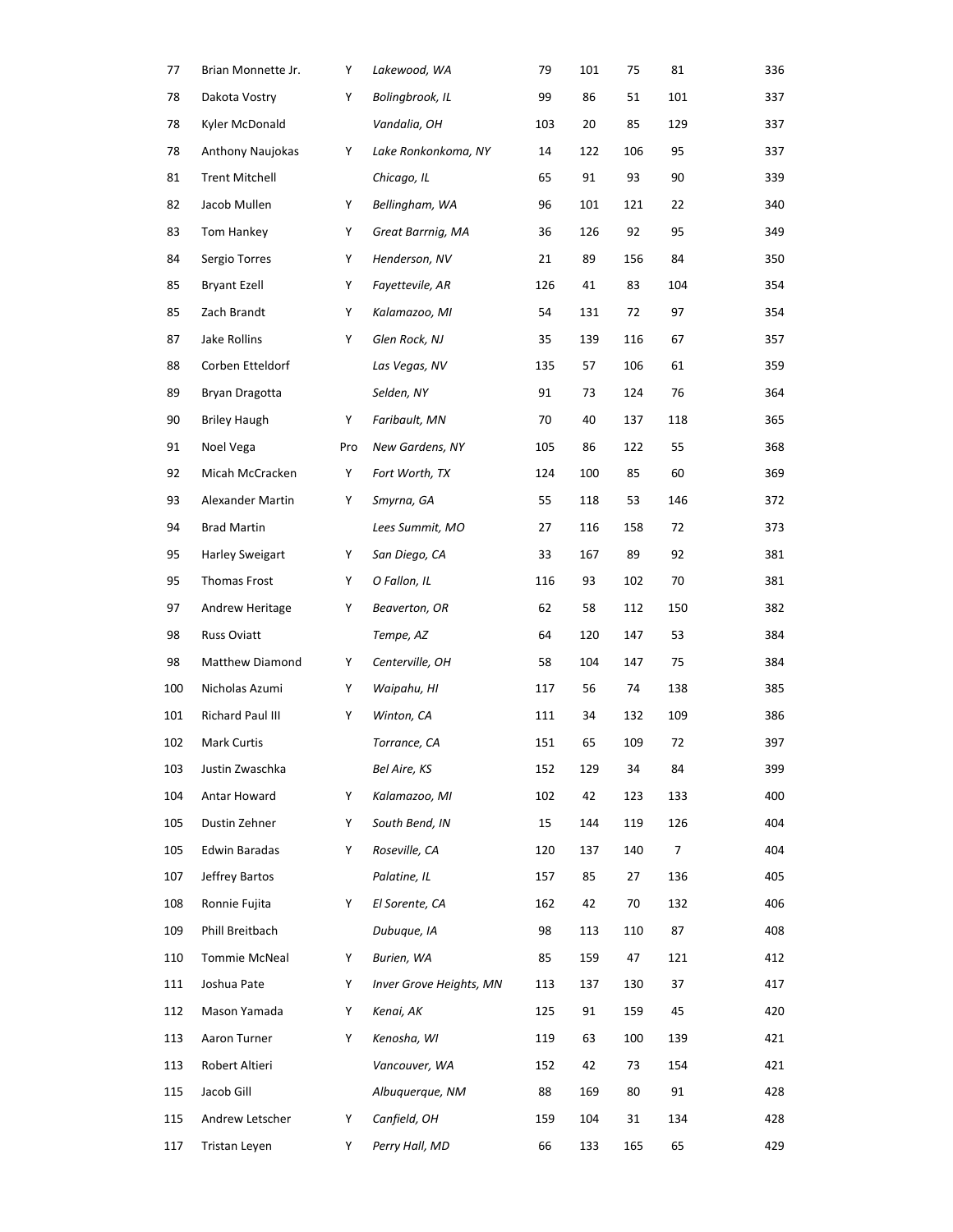| 118 | Andrew Hall             | Y | Westborough, MA         | 110 | 79  | 104 | 137 | 430 |
|-----|-------------------------|---|-------------------------|-----|-----|-----|-----|-----|
| 119 | Brennan Haugh           | Y | Faribault, MN           | 133 | 139 | 55  | 106 | 433 |
| 120 | Jack Celmer             | Y | Wernersville, PA        | 131 | 101 | 114 | 92  | 438 |
| 121 | <b>Gregory Tack</b>     | Y | Port Murray, NJ         | 91  | 68  | 128 | 155 | 442 |
| 122 | Josh Mullen             |   | Bellingham, WA          | 117 | 159 | 126 | 42  | 444 |
| 123 | Sebastian Steele        | Y | Apopka, FL              | 129 | 108 | 129 | 81  | 447 |
| 124 | <b>Bradley Crouse</b>   | Υ | Nazareth, PA            | 96  | 108 | 103 | 141 | 448 |
| 125 | Donovan Thomas          | Y | Longmont, CO            | 148 | 130 | 61  | 111 | 450 |
| 126 | Lucas Perdieu           | Υ | De Witt, IA             | 156 | 47  | 137 | 114 | 454 |
| 127 | <b>Bryan Eaton</b>      |   | Wyoming, MI             | 130 | 88  | 152 | 86  | 456 |
| 128 | Kyle Hayes              | Y | Macomb, MI              | 136 | 97  | 91  | 134 | 458 |
| 129 | David McGowan           |   | Ringgold, GA            | 132 | 119 | 97  | 112 | 460 |
| 130 | Alex George             | Y | Wichita, KS             | 120 | 112 | 75  | 156 | 463 |
| 131 | Joshua Rondino          | Υ | Lilburn, GA             | 115 | 128 | 98  | 124 | 465 |
| 132 | Logan Williams          | Y | Anchorage, AK           | 139 | 54  | 112 | 161 | 466 |
| 133 | Terrance (TJ) Rock      | Y | Henderson, NV           | 148 | 94  | 116 | 112 | 470 |
| 134 | Jaxon Helland           | Υ | Mound, MN               | 128 | 126 | 136 | 89  | 479 |
| 135 | Andrew Olson            | Y | Sun Prairie, WI         | 85  | 104 | 166 | 125 | 480 |
| 136 | Nicholas Alford         |   | Moreno Valley, CA       | 152 | 136 | 93  | 100 | 481 |
| 137 | <b>Teagan Smale</b>     | Y | <b>Boulder City, NV</b> | 72  | 139 | 133 | 148 | 492 |
| 137 | Eric Erb                | Y | Gap, PA                 | 90  | 142 | 144 | 116 | 492 |
| 139 | Kristian Sieradzki      | Υ | Seminole, FL            | 50  | 163 | 135 | 152 | 500 |
| 140 | Jacob Fukuyama          |   | Aiea, HI                | 169 | 99  | 93  | 140 | 501 |
| 141 | <b>Brandon Wanders</b>  | Y | Trabuco Canyon, CA      | 79  | 151 | 110 | 162 | 502 |
| 142 | <b>Tyler Gromlovits</b> | Y | Junction City, KS       | 161 | 123 | 93  | 128 | 505 |
| 142 | Anthony Schanen         | Y | Glendale, CA            | 82  | 165 | 151 | 107 | 505 |
| 144 | Casey Cohagan           | Y | Fairport Harbor, OH     | 66  | 171 | 162 | 118 | 517 |
| 144 | Holden Luke             | Υ | Sioux Falls, SD         | 133 | 164 | 140 | 80  | 517 |
| 146 | Alex Aguirre            | Y | Tracy, CA               | 103 | 104 | 143 | 171 | 521 |
| 146 | Alex Glinski            | Υ | Linfield, PA            | 105 | 116 | 169 | 131 | 521 |
| 148 | Corben Sadowski         | Y | Roselle, IL             | 145 | 150 | 87  | 145 | 527 |
| 149 | Chase Benites           | Y | Grandville, MI          | 144 | 154 | 108 | 127 | 533 |
| 150 | Daniel Kimmer           | Υ | Monticello, MN          | 59  | 168 | 161 | 149 | 537 |
| 151 | Joshua Franz            |   | Lees Summit, MO         | 145 | 124 | 114 | 157 | 540 |
| 151 | Devyn Williams          |   | Eagle River, AK         | 165 | 133 | 84  | 158 | 540 |
| 153 | Darwin Wimer            |   | Mesquite, NV            | 112 | 155 | 159 | 123 | 549 |
| 154 | Thomas Grunwald         | Y | Astoria, NY             | 95  | 111 | 175 | 175 | 556 |
| 155 | Logan Langer            | Y | Owatonna, MN            | 142 | 149 | 125 | 142 | 558 |
| 156 | Alex Blaisdell          |   | Champlin, MN            | 147 | 146 | 145 | 121 | 559 |
| 157 | Zachary Vitelli         | Y | Annandale, NJ           | 171 | 114 | 167 | 108 | 560 |
| 158 | Nicholas Pollak         | Y | Las Vegas, NV           | 107 | 144 | 155 | 160 | 566 |